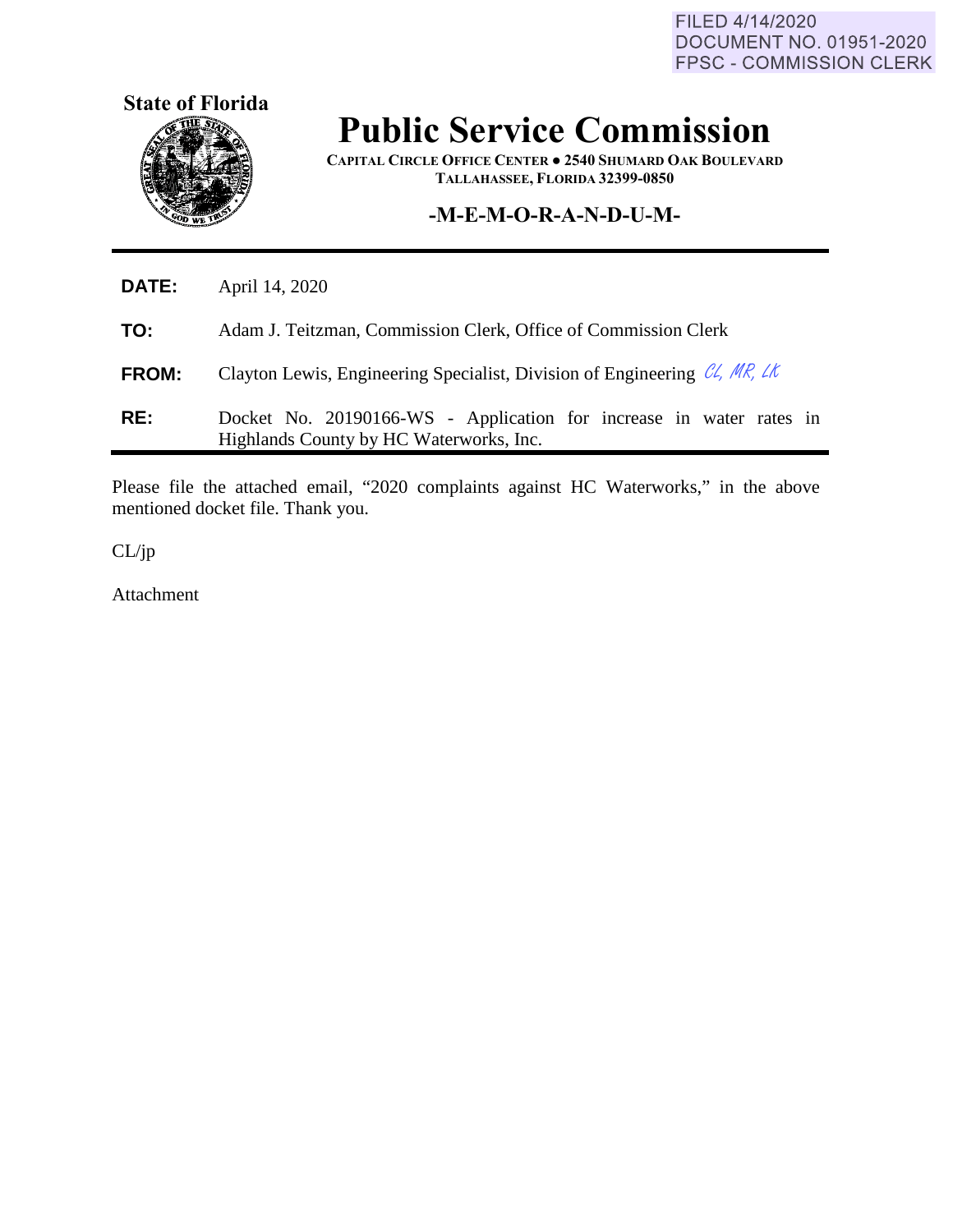**From:** Troy Rendell [trendell@uswatercorp.net] **Sent:** Wednesday, April 08, 2020 1:36 PM **To:** Clayton Lewis **Cc:** Marissa Ramos; Laura King **Subject:** RE: 2020 complaints against the HC Waterworks

Here you go. As you can see the vast majority of these complains – 44 of them are from mid-January when we had to by-pass the aeration treatment to make the repairs to the ground storage tank. The customers we met with after the customer meeting stated that the water was better after the January event.

By the way – we are down in the system today taking the secondary water sample tests.

Troy Rendell Vice President - Investor Owned Utilities



4939 Cross Bayou Boulevard New Port Richey, FL 34652 (Office) 727-848-8292 x245 (Fax) 727-848-7701 (E-Mail[\) trendell@uswatercorp.net](mailto:trendell@uswatercorp.net)

From: Clayton Lewis [mailto: CLewis@PSC.STATE.FL.US] **Sent:** Tuesday, April 7, 2020 1:02 PM **To:** 'Troy Rendell' **Cc:** Marissa Ramos; Laura King **Subject:** 2020 complaints against the HC Waterworks

Hello Troy,

We are getting close to finalizing the recommendation. Please provide a report listing the customer complaints received by the utility since January 1, 2020.

Thank you sir.

*Clayton K. Lewis Division of Engineering 850 413-6578*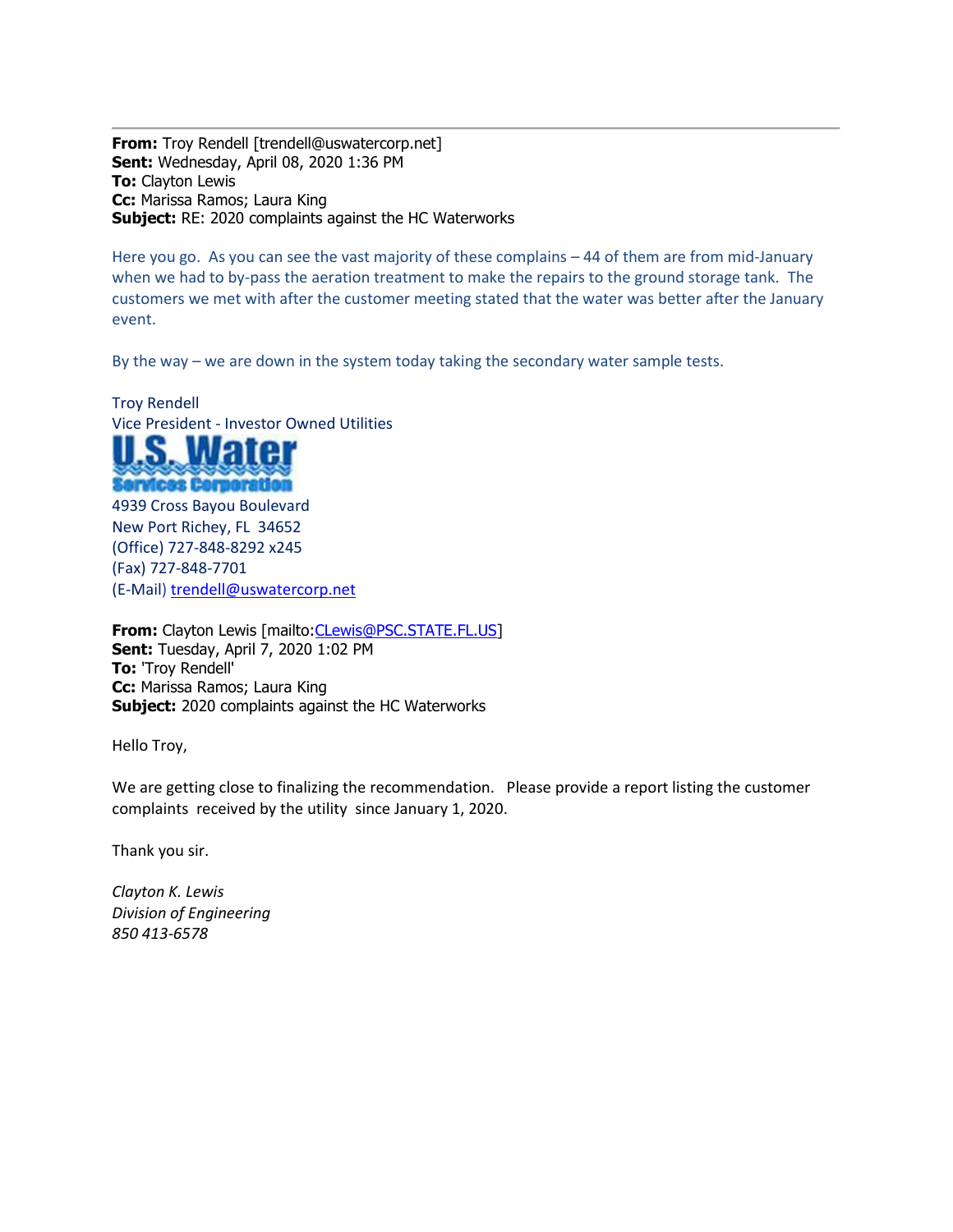| <b>Account</b> |                         | Label                                          | <b>Comment</b>                                                                                               | <b>Date</b>         |
|----------------|-------------------------|------------------------------------------------|--------------------------------------------------------------------------------------------------------------|---------------------|
|                |                         |                                                |                                                                                                              |                     |
|                |                         |                                                | OPIdrost 01/06/2020: MAX CALLED IN - SAW THAT THE                                                            |                     |
|                |                         |                                                | REPAIR OF METER STILL HASN'T TAKEN PLACE. KNOWS THAT                                                         |                     |
|                |                         |                                                | ISSUE IS NOT ON HIS SIDE OF METER BUT WANTED TO                                                              |                     |
|                | 54801479 LAKE JOSEPHINE | A 0.1 Supervisor Review                        | INFORM US. EVELYN CREATED A S/O TO RETURN AND COM                                                            | 01/06/2020 12:13 PM |
|                |                         |                                                |                                                                                                              |                     |
|                |                         |                                                | OPIdrost 03/31/2020: HCWW - DICK CALLED BACK IN. DID IN-                                                     |                     |
|                |                         |                                                | HOME LEAK TEST, NO LEAK, CAME BACK 0429 - SAME AS TECH                                                       |                     |
|                |                         |                                                | GOT 3 DAYS AGO. ADV IF I SUBMIT S/O TO RE-READ FOR HIGH                                                      |                     |
| 1190457        | <b>SEBRING LAKES</b>    | A 0.1 Supervisor Review                        | USAGE ON LAST BILL (\$141+) WILL P                                                                           | 03/31/2020 09:39 AM |
|                |                         |                                                | OPIdrost 02/11/2020: CATHERINE CALLED IN - NO WATER.                                                         |                     |
|                |                         |                                                | ACCT IN GOOD STANDING. INFORMS HER NEIGHBORS DON'T,                                                          |                     |
|                |                         |                                                | EITHER. WILL CONTACT MMONN TO FIND OUT IF WORK IS                                                            |                     |
|                | 54797038 LAKE JOSEPHINE | F 5.0 No Water - Sewer / Service Interruption  | BEING DONE IN AREA. NFAN                                                                                     | 02/11/2020 01:39 PM |
|                |                         |                                                | OPdjohnson 03/25/2020: GENNY CI. STILL HAS LOW<br>PRESSURE. FOLLOWED UP WITH TECH. HE STATED WILL STOP       |                     |
|                |                         |                                                | BY TOMORROW TO PULL METER AND INSPECT FOR                                                                    |                     |
|                |                         |                                                | BLOCKAGE. CUST IS AT THE END OF A LINE AND WITH MORE                                                         |                     |
|                | 54799203 LAKE JOSEPHINE | F 5.1 Pressure Issue                           | <b>PEOPL</b>                                                                                                 | 03/25/2020 04:56 PM |
|                |                         |                                                | OPmrodgers 03/25/2020: JESSICA CALLED LMOM RE LOW                                                            |                     |
|                |                         |                                                | PRESSURE RETURNED CALL NO ANSWER LMOM ADDED PH#                                                              |                     |
| 1190507        | LAKE JOSEPHINE          | F 5.1 Pressure Issue                           | TO ACT                                                                                                       | 03/25/2020 03:45 PM |
|                |                         |                                                |                                                                                                              |                     |
|                |                         |                                                | OPdjohnson 03/24/2020: GENNY CI TO UPDATE LAST NAME                                                          |                     |
|                |                         |                                                | AND REPORT PRESSURE ISSUES SINCE LAST WEEK. I ADV                                                            |                     |
|                | 54799203 LAKE JOSEPHINE | <b>F 5.1 Pressure Issue</b>                    | WOULD SUBMIT SO FOR METER/PRESSURE INSPECT. NFAN                                                             | 03/24/2020 05:51 PM |
|                |                         |                                                | OPmrodgers 03/09/2020: BETTY CALLED LOW PRESSURE/ADV                                                         |                     |
|                | 54797970 LAKE JOSEPHINE | F 5.1 Pressure Issue                           | <b>WORK IN AREA</b>                                                                                          | 03/09/2020 09:23 AM |
|                |                         |                                                | OPIdrost 03/09/2020: VALERIE CALLED IN ABOUT LOW                                                             |                     |
|                |                         |                                                | PRESSURE. ADV OF WORK BEING DONE IN THE ARE THIS                                                             |                     |
|                |                         | 54800418 LAKE JOSEPHINE   F 5.1 Pressure Issue | MORNING. NFAN                                                                                                | 03/09/2020 08:34 AM |
|                |                         |                                                | OPIdrost 03/09/2020: HEATHER CALLED IN B/C OF LOW                                                            |                     |
|                |                         |                                                | PRESSURE. ADV WORK BEING DONE IN THE AREA THIS                                                               |                     |
|                | 54799035 LAKE JOSEPHINE | F 5.1 Pressure Issue                           | MORNING. NFAN                                                                                                | 03/09/2020 08:27 AM |
|                |                         |                                                |                                                                                                              |                     |
|                |                         |                                                | OPmrodgers 02/18/2020: DAVID CALLED TURN OFF METER<br>FOR REPAIR / ALSO METER INSPECTION.REPAIR / NO ONE HAS |                     |
|                | 54798041 LAKE JOSEPHINE | H 7.2 Condition of Meter                       | BEEN OUT TO REPAIR/REPLACE BROKEN METER                                                                      | 02/18/2020 11:28 AM |
|                |                         |                                                |                                                                                                              |                     |
|                |                         |                                                | OPIdrost 02/11/2020: DAVID CALLED IN. BACK IN DECEMBER                                                       |                     |
|                |                         |                                                | THEY CALLED THE AFTER HRS EMERG # AND SOMEONE CAME                                                           |                     |
|                |                         |                                                | OUT TO TURN METER BACK ON. WHILE USING KEY, PART OF                                                          |                     |
|                | 54798041 LAKE JOSEPHINE | H 7.2 Condition of Meter                       | METER BROKE OFF AND TECH SAID THEY'D HAVE                                                                    | 02/11/2020 09:14 AM |
|                |                         |                                                |                                                                                                              |                     |
|                |                         |                                                | OPmrodgers 01/21/2020: ELBERT CALLED METER ISSUE SPINS                                                       |                     |
|                |                         |                                                | WITH NO USAGE 1GAL EVERY 2HRS. HAD PLUMBER INSPECT                                                           |                     |
|                |                         |                                                | PROPERTY INSIDE AND OUT. WHEN METER VALVE OFF                                                                |                     |
|                | 54795625 LEISURE LAKES  | H 7.2 Condition of Meter                       | METER DOES NOT SPIN. CALL 30MIN AHEAD SO HE C                                                                | 01/21/2020 02:41 PM |
|                |                         |                                                | OPdjohnson 03/30/2020: DANNY CI. STATED VERY WET SPOT                                                        |                     |
|                |                         |                                                | NEAR METER. I ADV WOULD SUBMIT SO FOR INSPECTION.                                                            |                     |
| 1190890        | <b>LAKE JOSEPHINE</b>   | 18.0 Leak at Meter                             | <b>NFAN</b>                                                                                                  | 03/30/2020 10:25 AM |
|                |                         |                                                | OPjaczarnik 03/11/2020: SUSAN CALLED REGARING LEAK ON                                                        |                     |
|                |                         |                                                | PROPERTY; SHE SAYS LEAK APEARS WHERE HER DRIVEWAY                                                            |                     |
|                |                         |                                                | MEETS THE STREET; ADV WOULD FILL OUT S/O FOR TECH TO                                                         |                     |
|                | 54800093 LAKE JOSEPHINE | I 8.0 Leak at Meter                            | <b>COME INVESTIGATE:</b>                                                                                     | 03/11/2020 02:35 PM |
|                |                         |                                                | OPmrodgers 02/20/2020: LADY CALLED LMOM NO NAME/PH#                                                          |                     |
|                | <b>LAKE JOSEPHINE</b>   | I 8.0 Leak at Meter                            | JUST STATED WATER IS BUBBLING FROM THE METER S/O<br><b>COMPLETE</b>                                          |                     |
| 1189905        |                         |                                                | OPrstanton 01/29/2020: JOHN METTNER CALLED AND SD                                                            | 02/20/2020 08:17 AM |
|                | 54798072 LAKE JOSEPHINE | I 8.0 Leak at Meter                            | THERE IS A LEAK AT METER; CREATED S/O                                                                        | 01/29/2020 10:51 AM |
|                |                         |                                                |                                                                                                              |                     |
|                |                         |                                                | OPjaczarnik 03/16/2020: MAUREEN CALLED REGARDING HIGH                                                        |                     |
|                |                         |                                                | USAGE ON BILL; THEY HAD A LEAK AND ARE HAVING IT                                                             |                     |
|                |                         |                                                | REPAIRED; ADV TO FAX PLUMBING INVOICES WHEN REPAIR IS                                                        |                     |
| 1190811        | LAKE JOSEPHINE          | I 8.05 Leak - Customer Side                    | FINISHD AND WE WILL SUBMITT TO BILLING FOR                                                                   | 03/16/2020 03:20 PM |
|                |                         |                                                |                                                                                                              |                     |
|                |                         |                                                | OPIdrost 02/14/2020: OWNER, MARY K DAVIS, CALLED IN.                                                         |                     |
|                |                         |                                                | HELPING RENTER CINDY TAKE CARE OF LEAK AT PPTY.                                                              |                     |
|                |                         |                                                | WANTED TO KNOW WHAT OPTIONS TO REDUCE BILL NOW                                                               |                     |
|                | 54796170 LAKE JOSEPHINE | I 8.05 Leak - Customer Side                    | THAT LEAK IS FIXED. REPAIRED METER ON CUST SIDE, TOI                                                         | 02/14/2020 09:25 AM |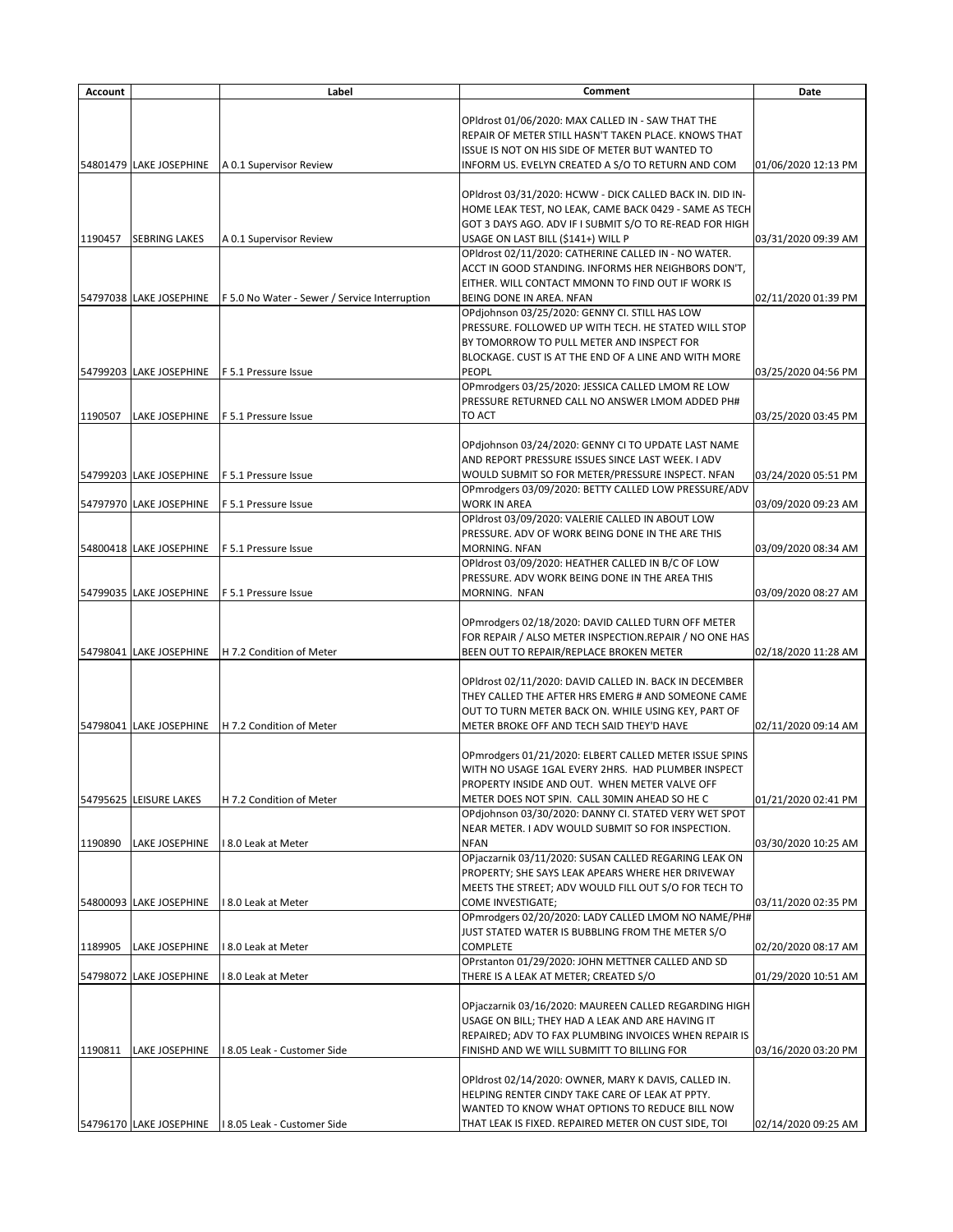| <b>Account</b> |                         | Label                       | <b>Comment</b>                                                                                              | <b>Date</b>         |
|----------------|-------------------------|-----------------------------|-------------------------------------------------------------------------------------------------------------|---------------------|
|                |                         |                             | OPcbrann 01/31/2020: SPK TO CINDY HARRIS @863-243-                                                          |                     |
|                |                         |                             | 4799; SHE WAS CALLING ABOUT THE TECH CHECKING THE                                                           |                     |
|                |                         |                             | METER;I ADV S/O #43616 SHOWS DISPATCHED BUT NOT                                                             |                     |
|                | 54796170 LAKE JOSEPHINE | I 8.05 Leak - Customer Side | COMPLETED YET; ADV TO RTRN THE CALL FROM THE MSG<br><b>THAT</b>                                             | 01/31/2020 03:37 PM |
|                |                         |                             |                                                                                                             |                     |
|                |                         |                             | OPdjohnson 03/30/2020: CHARLOTTE CI. NO WATER. I ADV<br>MAIN BREAK IN THE AREA. TECH ARE DISTRIBUTING BWN.  |                     |
|                | 54797033 LAKE JOSEPHINE | I 8.2 Main Break            | WATER SHOULD BE BACK ON AROUND 12PM 03/30/20. NFAN 03/30/2020 09:15 AM                                      |                     |
|                |                         |                             |                                                                                                             |                     |
|                |                         |                             | OPdjohnson 02/11/2020: CALLED CATHERINE IN REGARD TO                                                        |                     |
|                |                         |                             | NO WATER SO. I ADV TECHS WORKING ON MAIN BREAK IN                                                           |                     |
|                | 54797038 LAKE JOSEPHINE | I 8.2 Main Break            | THE AREA AND ARE TRYING TO GET WATER RESTORED. NFAN                                                         | 02/11/2020 02:57 PM |
|                |                         |                             | OPmrodgers 03/09/2020: JENNIFER CALLED STATED WATER<br>SMELLS LIKE CHLORINE (POOL) FOR THE PAST FEW WKS S/O |                     |
|                | 54822369 LAKE JOSEPHINE | J 9.0 Water Quality         | <b>COMPLETE</b>                                                                                             | 03/09/2020 08:49 AM |
|                |                         |                             | OPjaczarnik 02/12/2020: RICHARD CI REGARDING WATER                                                          |                     |
|                |                         |                             | QUALITY; STATES HIS WATER TASTES HEAVILY CHLORINATED;                                                       |                     |
|                |                         |                             | ADV WILL FILL OUT S/O FOR TECH TO COME TEST WATER                                                           |                     |
|                | 54823841 LAKE JOSEPHINE | J 9.0 Water Quality         | <b>QUALITY;</b>                                                                                             | 02/12/2020 02:17 PM |
|                |                         |                             | OPcbrann 01/24/2020: SPK TO EPIFANIO GOMEZ @863-214-                                                        |                     |
|                |                         |                             | 1560;HE WAS CALLING ABOUT GRAY SMELLY WATER;I ADV                                                           |                     |
| 1189792        | LAKE JOSEPHINE          | J 9.0 Water Quality         | THE TECH'S ARE WORKING ON FLUSHING THE LINES; SHOULD<br>BE RESTORED IN 24 HOURS; NFAN                       | 01/24/2020 01:14 PM |
|                |                         |                             |                                                                                                             |                     |
|                |                         |                             | OPjaczarnik 01/24/2020: BARBARA CI REGARDING WATER                                                          |                     |
|                |                         |                             | QUALITY; ADV TECHS ARE WORKING TO TREAT THE WATER                                                           |                     |
| 1190803        | LAKE JOSEPHINE          | J 9.0 Water Quality         | AND FLUSH THE LINES; ADV SHOULD CLEAR UP SOON; NFAN                                                         | 01/24/2020 11:03 AM |
|                |                         |                             | OPjaczarnik 01/24/2020: SANDRA CI REGARDING WATER                                                           |                     |
|                |                         |                             | QUALITY; ADV TECHS ARE WORKING TO TREAT THE WATER                                                           |                     |
|                | 54823295 LAKE JOSEPHINE | J 9.0 Water Quality         | AND CLEAR LINES; ADV SHOULD BE CLEARED UP SOON, NO<br>TIMETABLE; NFAN                                       | 01/24/2020 10:06 AM |
|                |                         |                             |                                                                                                             |                     |
|                |                         |                             | OPcbrann 01/23/2020: SPK TO SEMONETTE JEAN PHILLIP                                                          |                     |
|                |                         |                             | @863-253-9402;SHE WAS CALLING ABOUT GRAY SMELLY                                                             |                     |
|                |                         |                             | WATER;I ADV THE TECH'S ARE WORKING ON GETTING THE                                                           |                     |
|                | 54821000 LAKE JOSEPHINE | J 9.0 Water Quality         | LINES FLUSHED;S/B CLEAR IN APPROX 24 HOURS;NFAN                                                             | 01/23/2020 07:11 PM |
|                |                         |                             | OPdjohnson 01/23/2020: KAREN CI ABOUT BROWN SMELLY                                                          |                     |
|                |                         |                             | WATER. I ADV TECHS WERE FILLING UP TANKS THIS                                                               |                     |
|                |                         |                             | AFTERNOON, TREATING THE WATER AND HEADING OUT TO                                                            |                     |
|                | 54821859 LAKE JOSEPHINE | J 9.0 Water Quality         | FLUSH LINE. I ADV WATER QUALITY ISSUES SHOULD CLEAR UP 01/23/2020 06:03 PM                                  |                     |
|                |                         |                             |                                                                                                             |                     |
|                |                         |                             | OPcbrann 01/23/2020: SPK TO JACOB ECKBLAD @863-381-                                                         |                     |
|                |                         |                             | 1619;HE WAS CALLING ON THE GRAY STINKY WATER;I ADV<br>THE TECH'S ARE WORKING ON FLUSHING THE LINES &        |                     |
| 1190917        | <b>LAKE JOSEPHINE</b>   | J 9.0 Water Quality         | SHOULD BE CLEARED UP IN 24 HOURS; NFAN                                                                      | 01/23/2020 05:56 PM |
|                |                         |                             |                                                                                                             |                     |
|                |                         |                             | OPcbrann 01/23/2020: SPK TO DAVID DUNIHUE@863-655-                                                          |                     |
|                |                         |                             | 4415; SON OF LEWIS & DARLENE DUNIHUE;HE WAS CALLING                                                         |                     |
|                |                         |                             | AGAIN ON THE WATER QUALITY;I ADV THE TECH'S ARE                                                             |                     |
| 1190899        | <b>LAKE JOSEPHINE</b>   | J 9.0 Water Quality         | <b>WORKING ON THE GRAY SMELLY WATER &amp; FLUSHING THE LI</b>                                               | 01/23/2020 05:40 PM |
|                |                         |                             | OPjaczarnik 01/23/2020: LEWIS CI REGARDING WATER<br>QUALITY; ADV TECHS ARE TREATING THE WATER AND           |                     |
|                |                         |                             | CLEARING THE LINES; ADV SHOULD CLEAR UP IN THE NEXT 24                                                      |                     |
| 1190899        | LAKE JOSEPHINE          | J 9.0 Water Quality         | <b>HRS; NFAN</b>                                                                                            | 01/23/2020 05:30 PM |
|                |                         |                             |                                                                                                             |                     |
|                |                         |                             | OPcbrann 01/23/2020: SPK TO DAWN SOOY @561-843-                                                             |                     |
|                |                         |                             | 3427; SHE WAS CALLING ABOUT THE WATER QUALITY; I ADV                                                        |                     |
|                | 54821193 LAKE JOSEPHINE | J 9.0 Water Quality         | THERE WAS A TANK THE TECH'S WERE WORKING ON & ARE<br>CURRENTLY FLUSHING THE LINES; WATER S/B CLEARED UP IN  | 01/23/2020 03:54 PM |
|                |                         |                             |                                                                                                             |                     |
|                |                         |                             | OPIdrost 01/23/2020: RENTER BILL CALLED BACK IN. WANTED                                                     |                     |
|                |                         |                             | A TIMELINE ON WHEN HE SHOULD START FLUSHING LINES ON                                                        |                     |
|                |                         |                             | PPTY. ADV TO WAIT UNTIL FRIDAY AFTERNOON. TECH                                                              |                     |
| 1189565        | <b>LAKE JOSEPHINE</b>   | J 9.0 Water Quality         | INDICATED THEY WOULD BE FLUSHING CITY LINES                                                                 | 01/23/2020 03:46 PM |
|                |                         |                             | OPjaczarnik 01/23/2020: ADELA CI REARDGING WATER                                                            |                     |
|                |                         |                             | QUALITY; ADV TECHS ARE TREATING THE WATER AND THEN                                                          |                     |
|                | 54800999 LAKE JOSEPHINE | J 9.0 Water Quality         | THEY WILL CLEAR THE LINES; ADV SHOULD CLEAR UP WITHIN<br>THE NEXT 24 HRS; NFAN                              | 01/23/2020 03:40 PM |
|                |                         |                             |                                                                                                             |                     |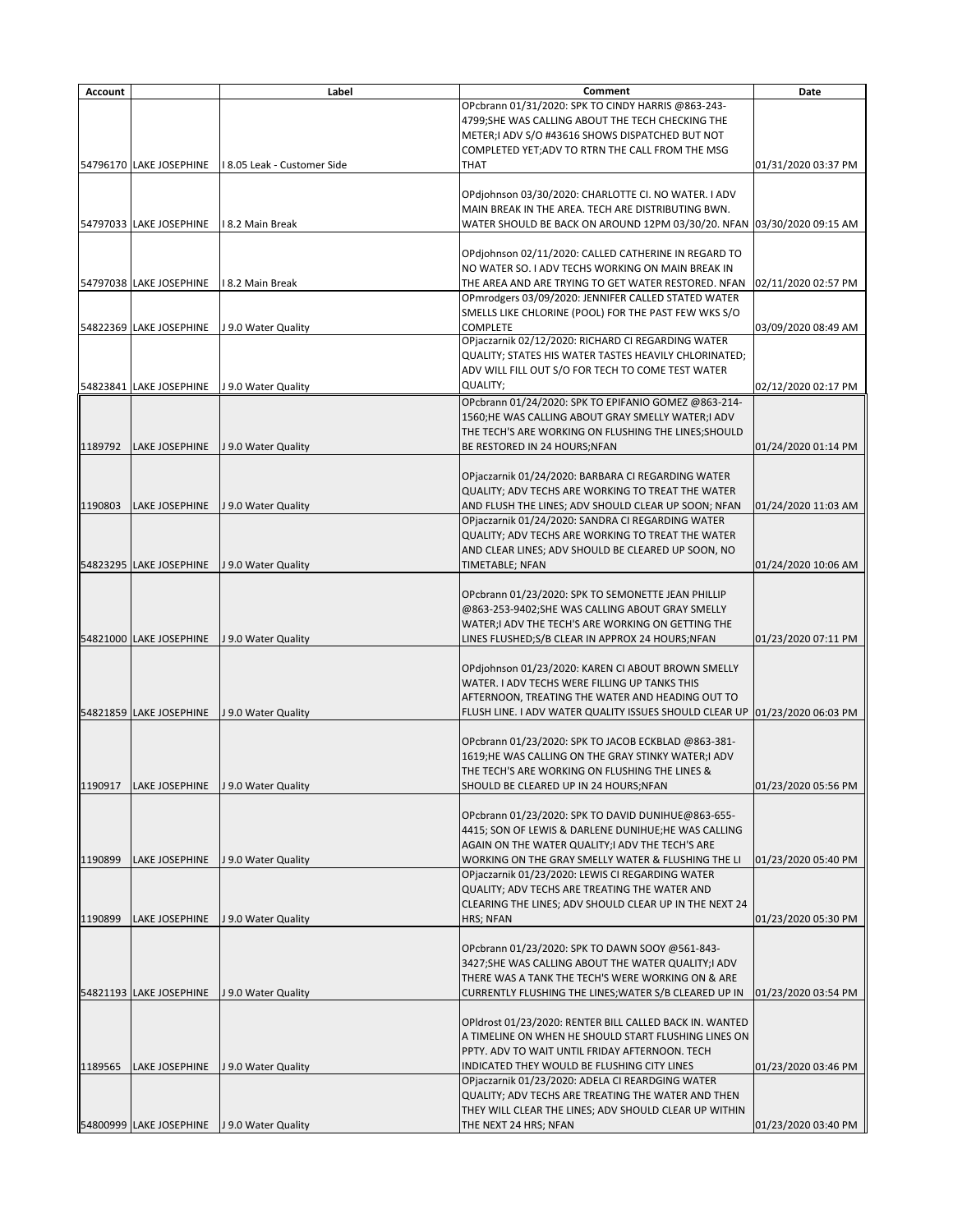| <b>Account</b> |                         | Label               | <b>Comment</b>                                                                                              | <b>Date</b>         |
|----------------|-------------------------|---------------------|-------------------------------------------------------------------------------------------------------------|---------------------|
|                |                         |                     | OPjaczarnik 01/23/2020: SHELLIE CI REGARDING WATER                                                          |                     |
|                |                         |                     | QUALITY; ADV TECHS ARE TREATING WATER AND THEN WILL                                                         |                     |
|                |                         |                     | FLUSH THE LINES; ADV SHOULD CLEAR UP WITHIN THE NEXT                                                        |                     |
| 1189830        | <b>LAKE JOSEPHINE</b>   | J 9.0 Water Quality | 24 HRS; NFAN<br>OPrstanton 01/23/2020: JEFF BRONSING CALLED ABOUT                                           | 01/23/2020 03:24 PM |
| 1195201        | <b>LAKE JOSEPHINE</b>   | J 9.0 Water Quality | <b>WATER QUALITY</b>                                                                                        | 01/23/2020 03:00 PM |
|                |                         |                     | OPrstanton 01/23/2020: VERA NIGH CALLED ABOUT WATER                                                         |                     |
| 1190922        | <b>LAKE JOSEPHINE</b>   | J 9.0 Water Quality | <b>QUALITY</b>                                                                                              | 01/23/2020 02:47 PM |
|                |                         |                     | OPjaczarnik 01/23/2020: KATHY CI REGARDING WATER                                                            |                     |
|                |                         |                     | QUALITY; ADV TECHS ARE TREATING THE WATER AND                                                               |                     |
| 1189849        | <b>LAKE JOSEPHINE</b>   | J 9.0 Water Quality | SHOULD BE CLEARING THE LINES SOON; ADV WATER SHOULD<br>E CLEARED UP WITHIN 24 HRS; NFAN                     | 01/23/2020 02:21 PM |
|                |                         |                     | OPjaczarnik 01/23/2020: LINDA CI REGARDING WATER                                                            |                     |
|                |                         |                     | QUALITY; ADV TECHS ARE TREATING THE WATER AND                                                               |                     |
|                |                         |                     | SHOULD BE CLEARING THE LINES SOON; ADV TO GIVE A FEW                                                        |                     |
|                | 54823758 LAKE JOSEPHINE | J 9.0 Water Quality | DAYS AND CALL BACK IF WATER STILL SMELLS;                                                                   | 01/23/2020 02:13 PM |
|                |                         |                     | OPjaczarnik 01/23/2020: CINDY CI REGARDING WATER                                                            |                     |
|                |                         |                     | QUALITY; ADV THEY HAVE BEGUN TREATING THE WATER AND                                                         |                     |
|                | 54796170 LAKE JOSEPHINE |                     | WILL CLEAR THE LINES SOON; ADV SHOULD BE CLEAR WITHIN                                                       |                     |
|                |                         | J 9.0 Water Quality | THE NEXT 24 HRS; NFAN<br>OPjaczarnik 01/23/2020: CATHERINE CI REGARDING SMELLY                              | 01/23/2020 02:09 PM |
|                |                         |                     | WATER; ADV DUE TO TECHS FIXING TANK; ADV SHOULD                                                             |                     |
|                | 54797038 LAKE JOSEPHINE | J 9.0 Water Quality | CLEAR UP WITH IN THE NEXT DAY;                                                                              | 01/23/2020 02:04 PM |
|                |                         |                     |                                                                                                             |                     |
|                |                         |                     | OPdjohnson 01/23/2020: JANE LMOM REGARDING BLACK                                                            |                     |
|                |                         |                     | SMELLY WATER. I CALLED I ADV TECHS ARE FILLING TANKS                                                        |                     |
|                |                         |                     | AND TREATING WATER. I ADV TECH WILL BE OUT FLUSHING                                                         | 01/23/2020 01:55 PM |
| 1189608        | <b>LAKE JOSEPHINE</b>   | J 9.0 Water Quality | LINES AND WATER QUALITY ISSUES SHOULD CLEAR UP                                                              |                     |
|                |                         |                     | OPdjohnson 01/23/2020: RODGER CI REGARDING BLACK                                                            |                     |
|                |                         |                     | SMELLY WATER. I ADV TECH ARE FILLING TANKS, TREATING                                                        |                     |
|                |                         |                     | WATER AND WILL BE OUT FLUSHING LINES TODAY. I ADV                                                           |                     |
| 1190027        | <b>LAKE JOSEPHINE</b>   | J 9.0 Water Quality | WATER QUALITY ISSUES SHOULD CLEAR UP WITHIN 24 H                                                            | 01/23/2020 01:51 PM |
|                |                         |                     |                                                                                                             |                     |
|                |                         |                     | OPdjohnson 01/23/2020: SUSAN LMOM REGARDING BLACK<br>SMELLY WATER. I CALLED NO ANSWER LMOM. I ADV TECH      |                     |
|                |                         |                     | ARE FINISHING UP WORK THEY STARTED YESTERDAY. FILLING                                                       |                     |
| 1189819        | <b>LAKE JOSEPHINE</b>   | J 9.0 Water Quality | THE TANKS AND TREATING THE WATER. I ADV THEY W                                                              | 01/23/2020 01:31 PM |
|                |                         |                     |                                                                                                             |                     |
|                |                         |                     | OPdjohnson 01/23/2020: BILL LMOM REGARDING BLACK                                                            |                     |
|                |                         |                     | SMELLY WATER. I CALLED. NO ANSWER. LMOM. I ADV TECH                                                         |                     |
| 1189565        | <b>LAKE JOSEPHINE</b>   | J 9.0 Water Quality | ARE FILLING TANKS AND TREATING WATER. THEY WILL BE<br>OUT FLUSHING LINE AND HIS WATER QUALITY ISSUES S      | 01/23/2020 01:25 PM |
|                |                         |                     |                                                                                                             |                     |
|                |                         |                     | OPdjohnson 01/23/2020: DANNY LMOM REGARDING                                                                 |                     |
|                |                         |                     | BLACK/SMELLY WATER. I CALLED. I ADV TECH ARE FINISHED                                                       |                     |
|                |                         |                     | WORKING ON TANK AND ARE IN THE PROCESS OF FILL AND                                                          |                     |
| 1190890        | <b>LAKE JOSEPHINE</b>   | J 9.0 Water Quality | TREATING THE WATER. THEY WILL BE OUT FLUSHING LINES                                                         | 01/23/2020 01:23 PM |
|                |                         |                     | OPrstanton 01/23/2020: DAVID SMITH CALLED ABOUT WATER<br><b>QUALITY ADV TECHS WORKING ON TANK YESTERDAY</b> |                     |
| 1189267        | <b>LAKE JOSEPHINE</b>   | J 9.0 Water Quality | <b>FLUSHING LINES TODAY NFAN</b>                                                                            | 01/23/2020 01:15 PM |
|                |                         |                     |                                                                                                             |                     |
|                |                         |                     | OPdjohnson 01/23/2020: DANNY CI BECAUSE WATER IS STILL                                                      |                     |
|                |                         |                     | SMELLY/DISCOLORED. I ADV TECH ARE TREATING/REFILLING                                                        |                     |
|                |                         |                     | TANKS AND WILL BE OUT FLUSHING LINES TODAY. I ADV                                                           |                     |
| 1190877        | <b>LAKE JOSEPHINE</b>   | J 9.0 Water Quality | WATER QUALITY SHOULD IMPROVED BY TOMORROW.                                                                  | 01/23/2020 01:13 PM |
|                |                         |                     | OPcbrann 01/23/2020: SPK TO NORMA WHITE @941-525-                                                           |                     |
|                |                         |                     | 8455;SHE WAS CALLING ON THE GRAY SMELLY WATER;I ADV                                                         |                     |
|                |                         |                     | THEY ARE WORKING ON THE ISSUE; IT IS BEING FLUSHED OUT                                                      |                     |
|                | 54798051 LAKE JOSEPHINE | J 9.0 Water Quality | BUT MAY BE A FEW DAYS BEFORE IT'S BACK TO NOR                                                               | 01/23/2020 12:58 PM |
|                |                         |                     | OPdjohnson 01/23/2020: WAYNE CI ABOUT BLACK SMELLY                                                          |                     |
|                |                         |                     | WATER. I ADV TECHS ARE FILLING THE TANKS AND THIS                                                           |                     |
|                |                         |                     | SHOULD CLEAR UP ONCE THEY FLUSH THE LINES. NO BWN                                                           |                     |
|                | 54821633 LAKE JOSEPHINE | J 9.0 Water Quality | HAS BEEN ISSUED. NFAN<br>OPrstanton 01/23/2020: HEATHER MILLS CALLED ABOUT                                  | 01/23/2020 12:48 PM |
|                | 54799035 LAKE JOSEPHINE | J 9.0 Water Quality | WATER QUALITY ADV TECHS WORKING ON TANK NFAN                                                                | 01/23/2020 11:24 AM |
|                |                         |                     | OPrstanton 01/23/2020: MARTHA MEYER CALLED ABOUT                                                            |                     |
|                | 54801012 LAKE JOSEPHINE | J 9.0 Water Quality | ODOR ADV TECHS WORKING ON TANK                                                                              | 01/23/2020 11:10 AM |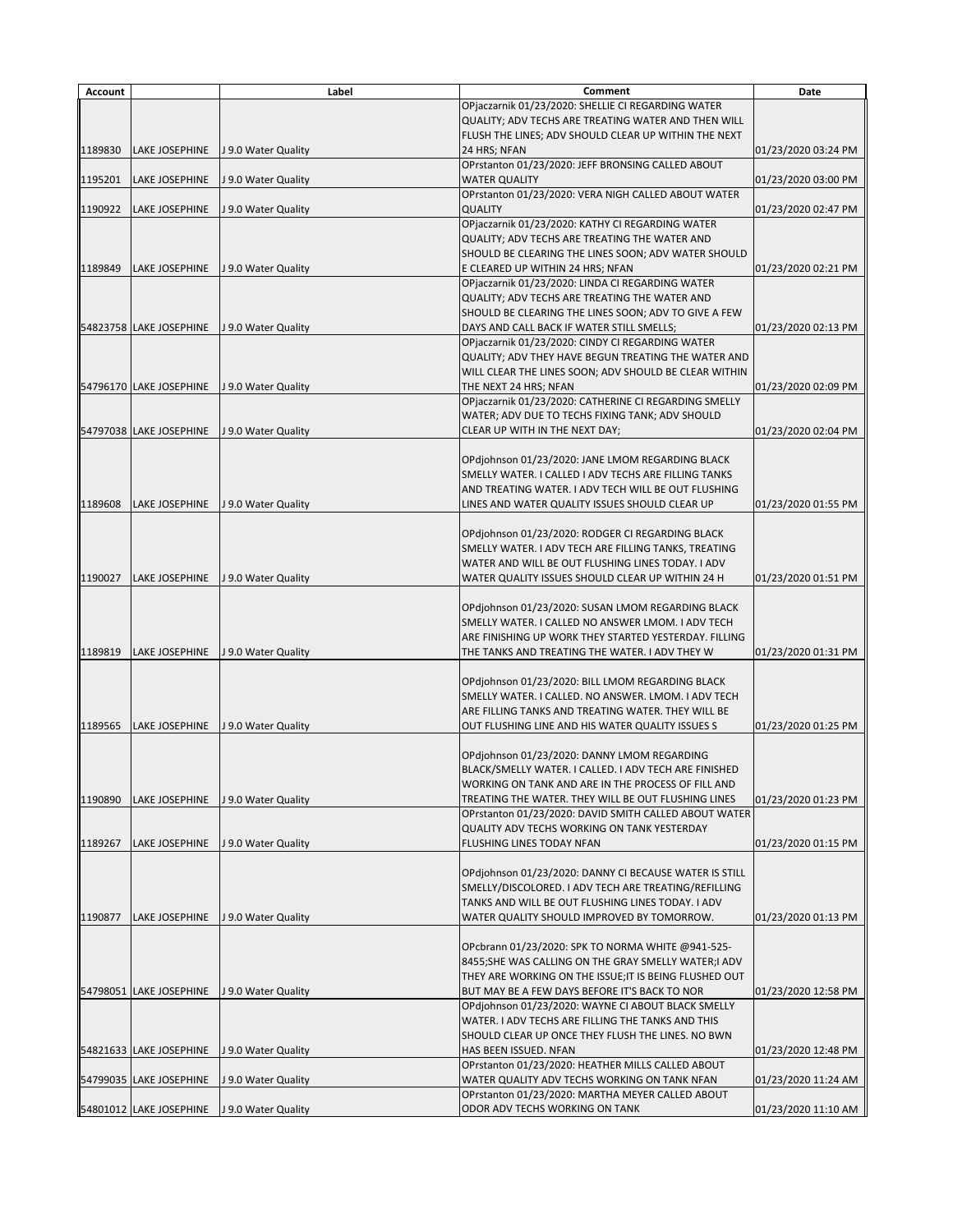| <b>Account</b> |                         | Label               | <b>Comment</b>                                                                                             | <b>Date</b>         |
|----------------|-------------------------|---------------------|------------------------------------------------------------------------------------------------------------|---------------------|
|                |                         |                     | OPIdrost 01/23/2020: MRS PORTER CALLED IN. WATER                                                           |                     |
|                |                         |                     | BLACK/DIRTY AND SMELLY. ADV OF WORK BEING DONE ON                                                          |                     |
|                | 54799866 LAKE JOSEPHINE | J 9.0 Water Quality | <b>TANK AT PLANT. NFAN</b>                                                                                 | 01/23/2020 09:54 AM |
|                |                         |                     | OPrstanton 01/23/2020: RANDY ARROWSMITH CALLED<br>ABOUT PRESSURE; SMELL; & DISCOLORATION OF WATER ADV      |                     |
| 1191467        | <b>LAKE JOSEPHINE</b>   | J 9.0 Water Quality | TECHS WORKING ON TANK NFAN                                                                                 | 01/23/2020 09:49 AM |
|                |                         |                     | OPIdrost 01/23/2020: GLORIA CALLED IN B/C TOILETS HAVE                                                     |                     |
|                |                         |                     | DIRTY WATER AND STRONG SULFUR SMELL. ADV OF WORK                                                           |                     |
|                |                         |                     | BEING DONE IN AREA. DON'T HAVE AN UPDATE YET ON                                                            |                     |
| 1189497        | LAKE JOSEPHINE          | J 9.0 Water Quality | <b>COMPLETION OR BWN. NFAN</b>                                                                             | 01/23/2020 09:10 AM |
|                |                         |                     |                                                                                                            |                     |
|                |                         |                     | OPIdrost 01/23/2020: JENNIFER CALLED BACK IN. WANTED TO<br>KNOW IF WORK WAS BEING DONE IN THE AREA B/C HER |                     |
|                |                         |                     | WATER IS STILL DIRTY AND SMELLY. ADV THERE IS WORK                                                         |                     |
|                | 54822369 LAKE JOSEPHINE | J 9.0 Water Quality | BEING DONE. WE DON'T HAVE AN UPDATE YET AS TO                                                              | 01/23/2020 08:59 AM |
|                |                         |                     |                                                                                                            |                     |
|                |                         |                     | OPcbrann 01/22/2020: TRIED CALLING LEWIS DUNIHUE @863-                                                     |                     |
|                |                         |                     | 655-4415 TO ADV THE S/O WOULD NOT BE DONE AS I                                                             |                     |
|                |                         |                     | EARLIER HAD TOLD HIM; THEY ARE WORKING ON A TANK IN                                                        |                     |
| 1190899        | <b>LAKE JOSEPHINE</b>   | J 9.0 Water Quality | THE AREA & MAY HAVE LOW PRESSURE/SMELL ISSUES/WA                                                           | 01/22/2020 05:27 PM |
|                |                         |                     | OPcbrann 01/22/2020: SPK TO LEWIS DUNIHUE @863-655-<br>4415;HE WAS CALLING ON HIS WATER QUALITY;STATES     |                     |
|                |                         |                     | WATER IS DINGHY & SMELLING AND NOT DRINKABLE;S/O                                                           |                     |
| 1190899        | LAKE JOSEPHINE          | J 9.0 Water Quality | <b>CREATED;NFAN</b>                                                                                        | 01/22/2020 04:44 PM |
|                |                         |                     |                                                                                                            |                     |
|                |                         |                     | OPjaczarnik 01/22/2020: ADELA CI REGARDING COLORED                                                         |                     |
|                |                         |                     | WATER; ADV TECHS ARE WORKING TO RESLOVE ISSUE, NO                                                          |                     |
|                | 54800999 LAKE JOSEPHINE | J 9.0 Water Quality | TIMETABLE FOR WHEN IT WILL BE FIXED; NFAN                                                                  | 01/22/2020 04:18 PM |
|                |                         |                     | OPIdrost 01/22/2020: ROLLINE CALLED IN B/C WATER IS DIRTY                                                  |                     |
|                |                         |                     | AND VERY SMELLY. ADV OF WORK BEING DONE ON HOLDING<br>TANK BUT DON'T HAVE AN UPDATE YET ON COMPLETION OR   |                     |
| 1191381        | LAKE JOSEPHINE          | J 9.0 Water Quality | <b>BWN. NFAN</b>                                                                                           | 01/22/2020 02:59 PM |
|                |                         |                     |                                                                                                            |                     |
|                |                         |                     | OPdjohnson 01/22/2020: JOHN CI REGARDING BLACKISH                                                          |                     |
|                |                         |                     | SMELLY WATER. I ADV TECH WORKING ON TANK AT PLANT                                                          |                     |
|                |                         |                     | AND THIS SHOULD BE TEMPORARY AS THEY PLAN ON                                                               |                     |
| 1190929        | <b>LAKE JOSEPHINE</b>   | J 9.0 Water Quality | FLUSHING THE LINES AFTER THE WORK IS COMPLETE. NFAN                                                        | 01/22/2020 01:44 PM |
|                |                         |                     | OPdjohnson 01/22/2020: CAROL LMOM HAVING GRAY<br>WATER. NO NUMBER PROVIDED IN MESSAGE. CALLED              |                     |
|                |                         |                     | NUMBER ON FILE. NO ANSWER. LMOM. I ADV WORK BEING                                                          |                     |
|                |                         |                     | DONE AT PLANT AND ANY WATER QUALITY ISSUES SHOULD                                                          |                     |
| 1190192        | <b>LAKE JOSEPHINE</b>   | J 9.0 Water Quality | <b>BE TEMPOR</b>                                                                                           | 01/22/2020 01:08 PM |
|                |                         |                     |                                                                                                            |                     |
|                |                         |                     | OPIdrost 01/22/2020: TRACY CALLED IN ABOUT WATER                                                           |                     |
|                |                         |                     | QUALITY - DARK AND SMELLY. ADV OF WORK BEING DONE ON                                                       |                     |
| 1189300        | LAKE JOSEPHINE          | J 9.0 Water Quality | TANK TODAY. WAITING FOR UPDATE ON STATUS. NFAN                                                             | 01/22/2020 12:49 PM |
|                |                         |                     | OPIdrost 01/22/2020: GEORGE CALLED IN B/C WATER IS<br>BLACK AND SMELLY. ADV OF WORK BEING DONE ON TANK     |                     |
|                |                         |                     | TODAY. NO NEW UPDATES ON COMPLETION YET OR BWN.                                                            |                     |
| 1189769        | <b>LAKE JOSEPHINE</b>   | J 9.0 Water Quality | <b>NFAN</b>                                                                                                | 01/22/2020 12:18 PM |
|                |                         |                     |                                                                                                            |                     |
|                |                         |                     | OPIdrost 01/22/2020: CATHERINE CALLED IN ABOUT DIRTY                                                       |                     |
|                |                         |                     | SMELLY WATER. ADV OF WORK BEING DONE ON STORAGE                                                            |                     |
|                |                         |                     | TANK. SHE TOOK PICTURES AND WANTED TO SEND THEM TO                                                         |                     |
| 1191021        | <b>LAKE JOSEPHINE</b>   | J 9.0 Water Quality | SOMEONE IN AUTHORITY. ADV WE DON'T HAVE THE ABIL                                                           | 01/22/2020 09:39 AM |
|                |                         |                     | OPrstanton 01/22/2020: THOMAS CALLED ABOUT WATER                                                           |                     |
|                |                         |                     | QUALITY ISSUES ADV TECHS WORKING ON TANK; NO BWN AS                                                        |                     |
|                |                         |                     | OF RIGHT NOW HOWEVER MAY CHANGE LATER AND EACH                                                             |                     |
| 1191175        | <b>LAKE JOSEPHINE</b>   | J 9.0 Water Quality | RESIDENT WILL BE NOTIFIED IF A BWN IS ISSUED                                                               | 01/22/2020 09:15 AM |
|                |                         |                     |                                                                                                            |                     |
|                |                         |                     | OPIdrost 01/22/2020: DANNY, GLORIA'S SON, CALLED IN.                                                       |                     |
|                |                         |                     | WATER IS DARK GREY AND SMELLS OF SULFUR. ADV THAT<br>THEY ARE WORKING ON A TANK IN THE AREA TO CORRECT     |                     |
| 1190877        | <b>LAKE JOSEPHINE</b>   | J 9.0 Water Quality | PROBLEM. ADV TO FLUSH LINES. SHOULD BE CORRECTE                                                            | 01/22/2020 09:06 AM |
|                |                         |                     |                                                                                                            |                     |
|                |                         |                     | OPdjohnson 01/17/2020: SHEILA CI TO SEE IF SO FOR WATER                                                    |                     |
|                |                         |                     | QUALITY INSPECT HAS BEEN COMPLETED. I ADV NO NOTES IN                                                      |                     |
|                |                         |                     | SYSTEM YET FROM TECH. SHE STATED WATER HAS IMPROVED                                                        |                     |
|                | 54795310 LAKE JOSEPHINE | J 9.0 Water Quality | AND WILL CALL BACK NEXT WEEK TO CHECK                                                                      | 01/17/2020 12:59 PM |